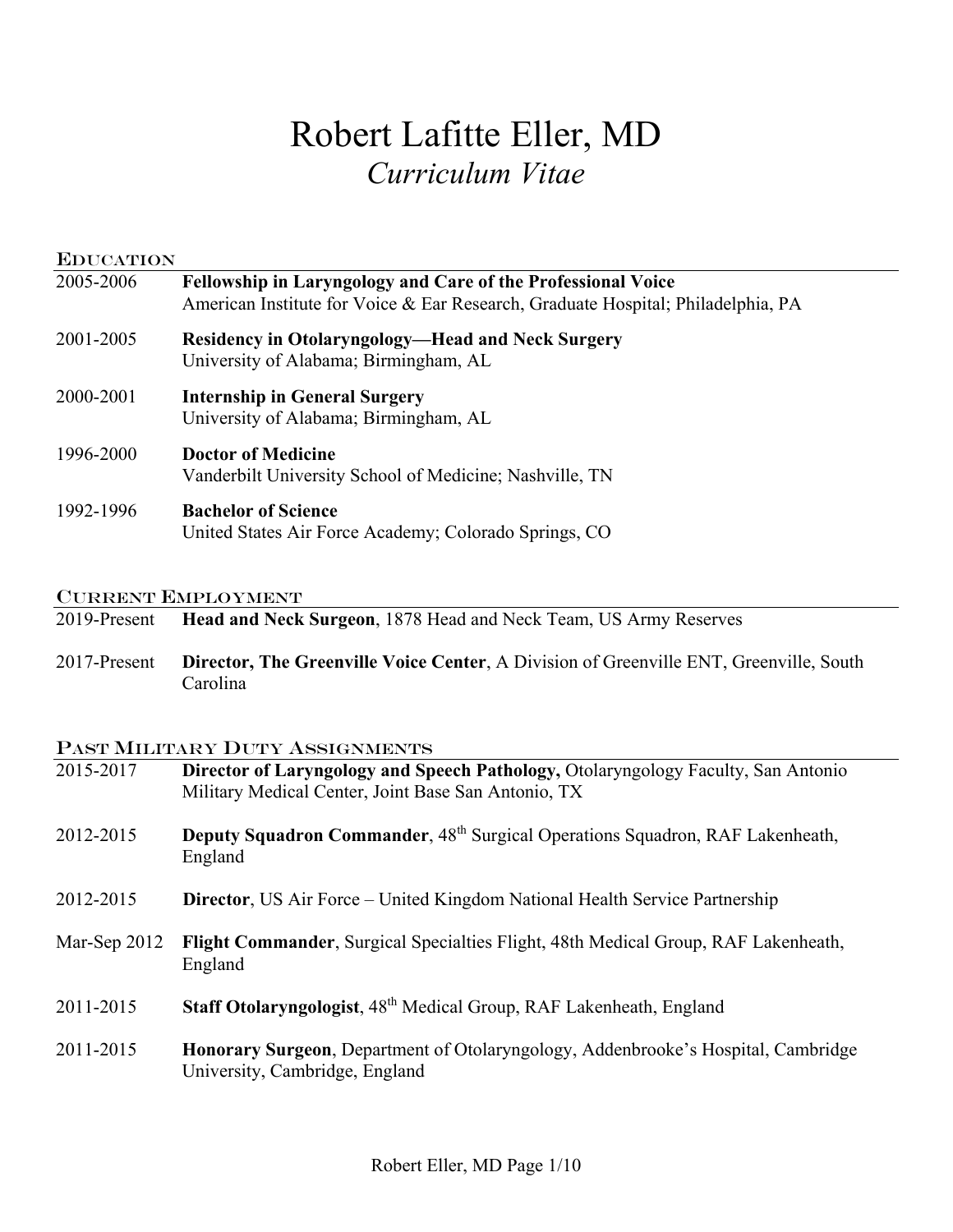- 2011-2015 **Honorary Consultant,** Department of Otolaryngology, West Suffolk Hospital, Bury St. Edmunds, England
- 2008-2011 **Speech Pathology Element Leader**
- 2006-2011 **Director, US Air Force Voice and Swallowing Center**, Department of Otolaryngology, Wilford Hall Medical Center, Lackland AFB, TX
- 2006-2011 **Faculty Surgeon**, Department of Otolaryngology, Wilford Hall Medical Center, Lackland AFB, Texas

#### ACADEMIC APPOINTMENTS

| 2017-Present | Clinical Associate Professor of Surgery, University of South Carolina School of Medicine,<br>Greenville Campus                             |
|--------------|--------------------------------------------------------------------------------------------------------------------------------------------|
| 2017-Present | Associate Professor of Surgery, Uniform Services University of the Health Sciences<br>(USUHS); Bethesda, MD                                |
| 2010-2017    | Assistant Professor of Surgery, Uniform Services University of the Health Sciences<br>(USUHS); Bethesda, MD                                |
| 2010-2011    | <b>Clinical Associate Professor of Otolaryngology—Head and Neck Surgery, University of</b><br>Texas Health Science Center; San Antonio, TX |
| 2006-2010    | <b>Clinical Assistant Professor of Otolaryngology—Head and Neck Surgery, University of</b><br>Texas Health Science Center; San Antonio, TX |
| 2005-2006    | Instructor, Department of Otolaryngology—Head and Neck Surgery, Thomas Jefferson<br>University; Philadelphia, PA                           |

#### ACADEMIC HONORS AND AWARDS

| 2012              | Field Grade Officer of the Year; 48 <sup>th</sup> Medical Group, RAF Lakenheath                                                                                                                                                  |  |  |
|-------------------|----------------------------------------------------------------------------------------------------------------------------------------------------------------------------------------------------------------------------------|--|--|
| 2012              | Field Grade Officer Clinical Excellence Award; United States Air Forces in Europe                                                                                                                                                |  |  |
| 2011              | Physician Educator of the Year Award; United States Air Forces in Europe                                                                                                                                                         |  |  |
| 2011              | Silver Spoon Award for Teaching Excellence; San Antonio Uniform Services Health                                                                                                                                                  |  |  |
|                   | Education Consortium, Otolaryngology Department                                                                                                                                                                                  |  |  |
| 2009              | Best Paper of 2008; Clinical Medicine Category, Journal of Voice:                                                                                                                                                                |  |  |
|                   | Eller RL, Ginsburg MA, Lurie D, Heman-Ackah YD, Lyons K, and Sataloff RT. Flexible Laryngoscopy:<br>A comparison of fiber optic and distal chip technologies: Part 1, Vocal fold masses. J Voice. 2008<br>Nov; $22(6)$ : 746-50. |  |  |
| <b>RESIDENCY:</b> |                                                                                                                                                                                                                                  |  |  |
| 2004              | Resident Travel Award; American Academy of Otolaryngology Southern Section Meeting,                                                                                                                                              |  |  |
|                   | Boca Raton, Florida                                                                                                                                                                                                              |  |  |
| 2001              | Alpha Omega Alpha Honor Society                                                                                                                                                                                                  |  |  |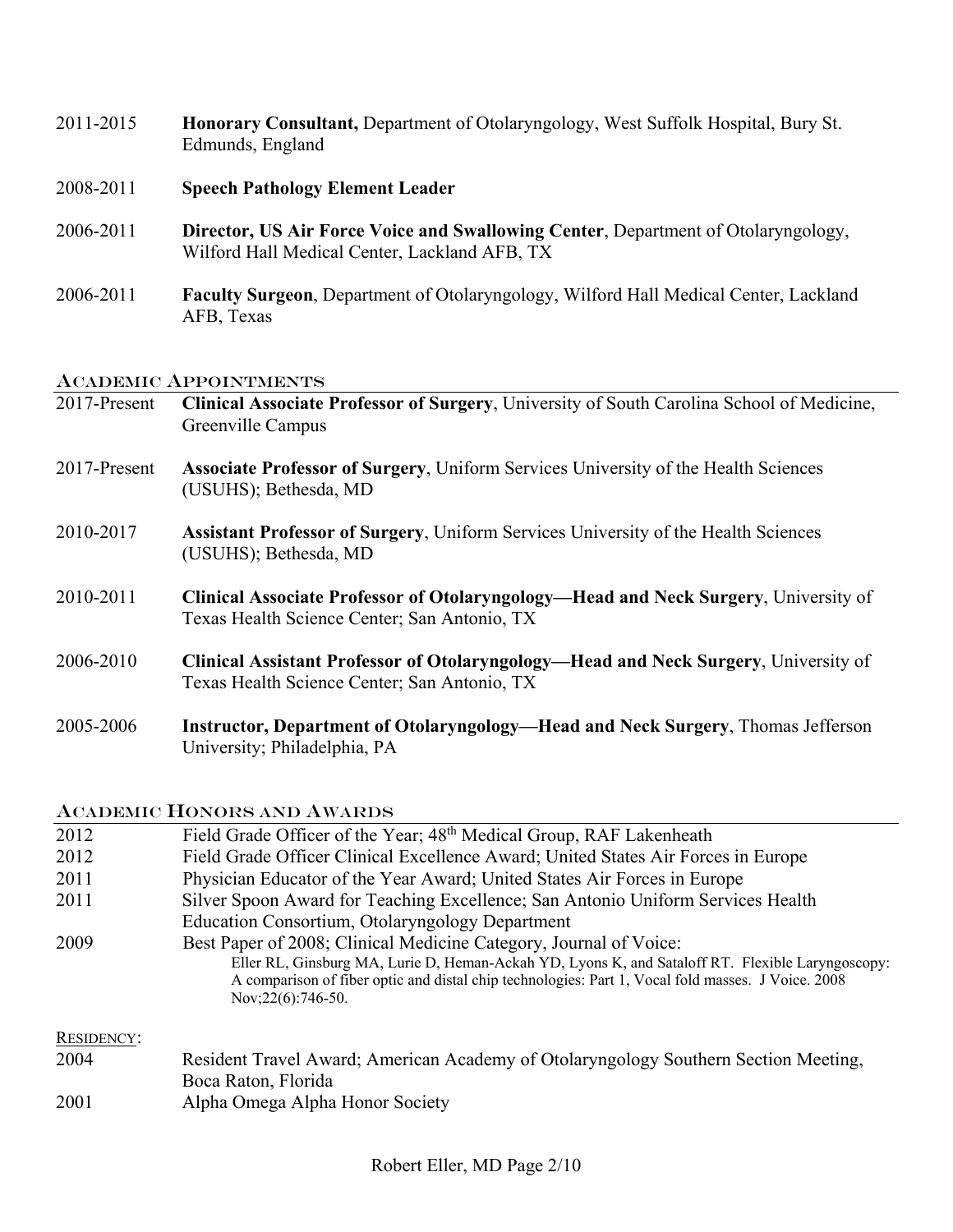Nominated by the medical students for excellence in teaching during internship*.*

#### MEDICAL SCHOOL:

| 1999 | Overall Scholarship for International Medicine           |
|------|----------------------------------------------------------|
| 1997 | Pearson Scholarship for International Nutrition Research |

#### UNDERGRADUATE:

1996 Distinguished Graduate; United States Air Force Academy (39/921) 1996 Tri-Beta Biology Honor Society

OTHER:

1988 Eagle Scout

#### MILITARY DECORATIONS:

Meritorious Service Medal with Oak Leaf Cluster AF Outstanding Unit Award with 5 Oak Leaf Clusters National Defense Service Medal with Star Global War on Terrorism Service Medal Iraq Campaign Medal with Star Armed Forces Service Medal for COVID 19 Operations Army Service Ribbon Air Force Expeditionary Service Ribbon with Gold Border AF longevity Service Ribbon with 3 Oak Leaf Clusters Armed Forces Reserve Medal with M device Nuclear Deterrence Operations Service Medal AF Training Ribbon Small Arms Expert Marksmanship Ribbon (Pistol)

## GRADUATE & CONTINUING MEDICAL EDUCATION LEADERSHIP POSITIONS

| 2007-2009    | Course Director; Military Laryngology and Airway                                    |
|--------------|-------------------------------------------------------------------------------------|
| 2011, 15, 16 | Management Course; San Antonio Military Medical Center                              |
| 2009 - 2010  | Otolaryngology Medical Student Clerkship Director; Wilford Hall Medical Center, San |
|              | Antonio, TX                                                                         |

## PROFESSIONAL MEMBERSHIPS AND ACTIVITIES

| 2016-Present | Christian Society of Otolaryngology                                                     |  |  |
|--------------|-----------------------------------------------------------------------------------------|--|--|
| 2015-2020    | American Academy of Otolaryngology Trauma Committee – Emeritus Member, Former Vice      |  |  |
|              | Chair                                                                                   |  |  |
| 2012-2015    | British Laryngological Association (International Member)                               |  |  |
| 2010-Present | American Laryngological Association (Graduate Fellow); Graduate Committee Member, 2011- |  |  |
|              | 2013                                                                                    |  |  |
| 2003-Present | American Academy of Otolaryngology—Head and Neck Surgery (Fellow)                       |  |  |
| 2006-Present | American Board of Otolaryngology (Diplomat)                                             |  |  |
| 2006-Present | Society of Military Otolaryngologists (Member)                                          |  |  |
| 20060-2011   | San Antonio Society of Otolaryngology; Vice President, 2011                             |  |  |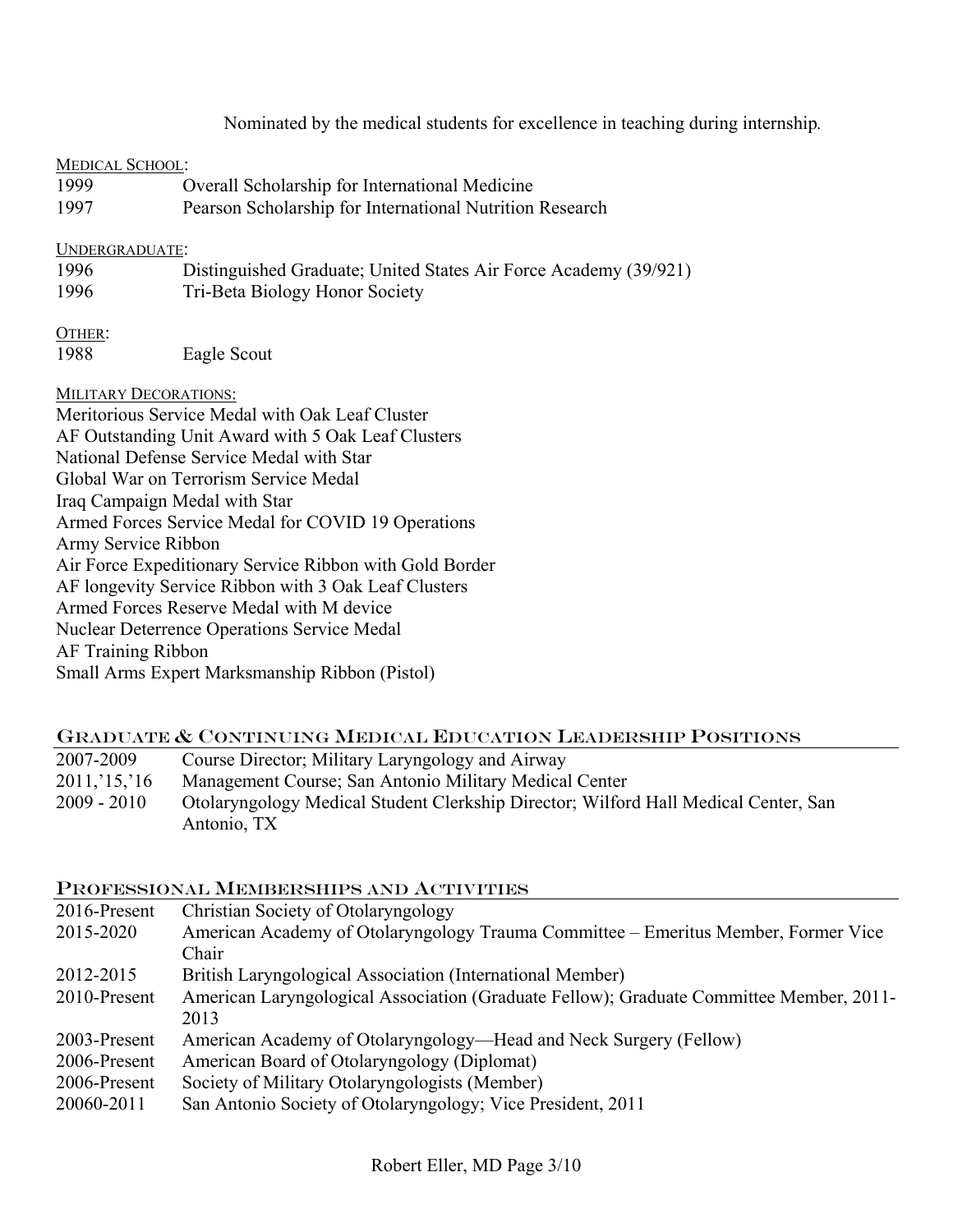PEER REVIEW: 2007-Present Journal of Voice (reviewer)

## BOARD CERTIFICATION AND LICENSURE

American Board of Otolaryngology

#### OTHER MEDICAL EXPERIENCE

| 2015      | Mission to Vatre Dornei, Romania with TIME ministries                       |
|-----------|-----------------------------------------------------------------------------|
| 2003      | Otolaryngology Mission to Havana, Cuba with Resource Exchange International |
| 2002-2004 | Emergency Room Physician, Wedowee Alabama                                   |
| 2000      | Christian Medical Mission to Northern India for two months                  |
| 1998-2000 | Siloam Clinic Volunteer Medical Provider for the indigent                   |

## PUBLICATIONS AND RESEARCH

#### BOOKS:

- 1. *Atlas of Laryngology, 3rd Edition*. Ed by Sataloff RT, Hawkshaw MJ, Sataloff JB, DeFatta RA, **Eller RL**. Pleural Publishing, San Diego: 2012
- 2. *Atlas of Laryngology, 2nd Edition*. Ed by Sataloff RT, **Eller RL**, Hawkshaw MJ. Pleural Publishing, San Diego: 2007

## BOOK CHAPTERS:

- 1. Dion G, **Eller RL**. Laryngeal Trauma, in *Otolaryngology-Head and Neck Surgery, a Comprehensive Text*. Ed by Benniger M, and Sataloff RT. Springer, 2015
- 2. **Eller RL**, Howard NS, Hamersly E. Management of Delayed Laryngotracheal Trauma, in Otolaryngology-Head and Neck Combat Casualty Care in *Operation Iraqi Freedom and Operation Enduring Freedom*. Ed by Brennan J, Holt R, and Thomas R. Borden Institute, 2015
- 3. **Eller RL**, Dion G, Rozycki S. Management of Acute Laryngotracheal Trauma, in Otolaryngology-Head and Neck Combat Casualty Care in *Operation Iraqi Freedom and Operation Enduring Freedom*. Ed by Brennan J, Holt R, and Thomas R. Borden Institute, 2015
- 4. Simpson CB, **Eller RL**, Chapter 24: Endoscopic Management of Saccular Cysts, in *Operative Techniques in Laryngology*. Ed by Simpson CB and Rosen C. Springer, 2008

## ARTICLES:

- 1. Spangler D and **Eller RL**, Left Subclavian Pseudoaneurysm: A case of palsies in the recurrent laryngeal nerve, phrenic nerve, and brachial Plexus. Ear Nose & Throat Journal. EPub Feb 2021
- 2. Nielsen S, Stevens J, **Eller RL**, Mandated wrapping airway cart instruments: limited access without the intended safety benefits. Laryngoscope 2019 Mar;129(3):715-719. Epub 2018 Dec 13
- 3. Pingree C, Majors J, Howard N, **Eller R**. Supraglottic lymphovascular malformation causing bradycardia; an unusual presentation of the laryngocardiac reflex. Fall Voice Conference, Pittsburgh, PA. J Voice. 2018 Sep;32(5):633-635. Epub 2017 Oct 24. Review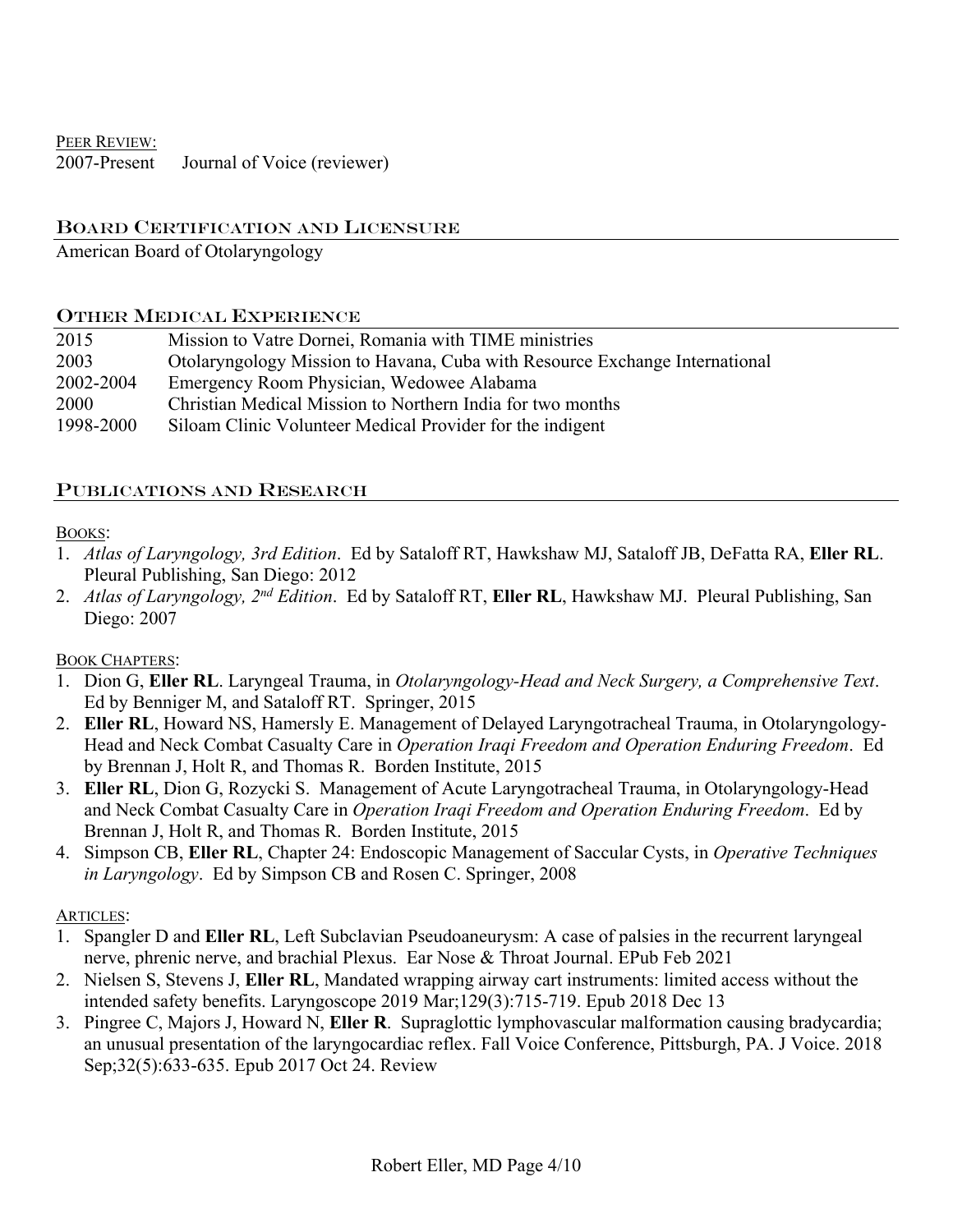- 4. Jin X, Masterson L, Patel A, Hook L, Nicholson J, Jefferies S, Gaze M, Nassif R, **Eller R**, Hulse T, Jani P. Conservative or radical surgery for pediatric papillary thyroid carcinoma: A systematic review of the literature. Int J Pediatr Otorhinolaryngol. 2015 Oct;79(10):1620-4. Epub 2015 Aug 10
- 5. Rohrer JW, **Eller RL**, Gallegos P, Barrera JA. Swallowing function after geniotubercal advancement and uvulopalatal flap for obstructive sleep apnea. Laryngoscope, 2015 Mar;125(3):758-61. (epub 2014 Sep 24)
- 6. Connor MP, Brown A, Palazzolo M, Kunkel J, **Eller R**, Hartnick C, Maturo S. Effect of vocal fold injection of cidofovir and bevacizumab in a porcine model. JAMA Otolaryngol Head Neck Surg. 2014 Feb;140(2):155-9
- 7. Heman-Ackah YD, Sataloff RT, Laureyns G, Lurie D, Michael DD, Heuer R, Rubin A, **Eller R**, Chandran S, Abaza M, Lyons K, Divi V, Lott J, Johnson J, Hillenbrand J. Quantifying the cepstral peak prominence, a measure of dysphonia. J Voice. 2014 Nov;28(6):783-8
- 8. Connor MP, Brown A, Palazzolo M, Kunkel J, **Eller R,** Hartnick C, Maturo S. Effect of vocal fold injection of cidofovir and bevacizumab in a porcine model. JAMA Otolaryngol Head Neck Surg. 2014 Feb;140(2):155-9
- 9. Morrison, MP, O'Rourke A, Dion GR, **Eller RL**, Weinberger P, Postma GN. Hemodynamic Changes during office-based flexible endoscopic procedures. Ann Otol Rhinol Laryngol. 2012 Nov;121(11):714-8
- 10. Connor MP, Barrera JA, **Eller RL**, McCusker S, O'Connor P. Total Airway Reconstruction. Laryngoscope. 2013 Feb;123(2):537-40
- 11. Dion GR, **Eller RL**, Thomas RF. Diagnosing aerodynamic supraglottic collapse with rest and exercise flexible laryngoscopy. J Voice. 2012 Nov;26(6):779-84
- 12. Johnson C, **Eller RL**. Bilateral vocal fold polyps with occult sulcus and mucosal bridge. ENT Journal. 2011 Jun;90(6):248
- 13. Brennan J, Gibbons M, Lopez M, Hayes D, Faulkner J, **Eller R**, Barton C. Traumatic airway management in Operation Iraqi Freedom. Otolaryngology-Head and Neck Surgery. 2011 Mar;144(3):376-80
- 14. Simpson CB, May LS, Green JK, **Eller RL**, Jackson C. Vibratory asymmetry in mobile vocal folds: Is it predictive of vocal fold paresis? Annals of Otol. Rhinol. Laryngol. 2011 Apr; 120:4:239-242
- 15. Salinas N, **Eller RL**, Davis M, Rasmussen T. Mass Casualty Response of a Modern Deployed Head and Neck Surgical Team. Journal of Craniofacial Surgery. 2010 Jul;21(4):987-90
- 16. Andrews J, Weitzel E, **Eller R**, McMains K. Unsuccessful Frontal Balloon Sinuplasty for Recurrent Sinus Barotrauma. Aviat Space Environ Med 2010;81:514-516
- 17. **Eller RL**, Ginsburg MA, Lurie D, Heman-Ackah YD, Lyons K, and Sataloff RT. Flexible Laryngoscopy: A comparison of fiber optic and distal chip technologies: Part 2, Laryngopharyngeal reflux. J Voice. 2009 May;23(3):389-95. Epub 2009 Jan 29
- 18. Ginsburg MA, **Eller RL**, and Sataloff RT. Mucosal Tear. ENT Journal 2008 Oct;87(10):558
- 19. **Eller RL**, Hawkshaw MJ, and Sataloff RT. Acute Vocal Fold Hemorrhage after Thyroplasty. ENT Journal. 2008 Aug;87(8):425
- 20. Hueman K, **Eller RL**. Reduction of anterior frontal sinus fracture involving the frontal outflow tract using balloon sinuplasty. Otolaryngology--Head & Neck Surgery. 2008 Jul;139(1):170-1
- 21. **Eller RL**, Hawkshaw MJ, and Sataloff RT. Leukoplakia. ENT Journal. 2008 Apr;87(4):189
- 22. Ginsburg MA, **Eller RL**, and Sataloff RT. True Vocal Fold Pseudocyst. ENT Journal. 2008 Feb;87(2):68
- 23. **Eller RL**, Ginsburg MA, Lurie D, Heman-Ackah YD, Lyons K, and Sataloff RT. Flexible Laryngoscopy: A comparison of fiber optic and distal chip technologies: Part 1, Vocal fold masses. J Voice. 2008 Nov;22(6):746-50. Epub 2008 Jan 22
- 24. **Eller RL**, Hawkshaw MJ, and Sataloff RT. Post hemorrhagic Polyp. ENT Journal. 2007 Aug;86(8):442
- 25. **Eller RL**, Heman-Ackah YD, Hawkshaw MJ, and Sataloff RT. Vocal Fold Scar / Sulcus Vocalis. ENT Journal. 2007 Jun;86(6):320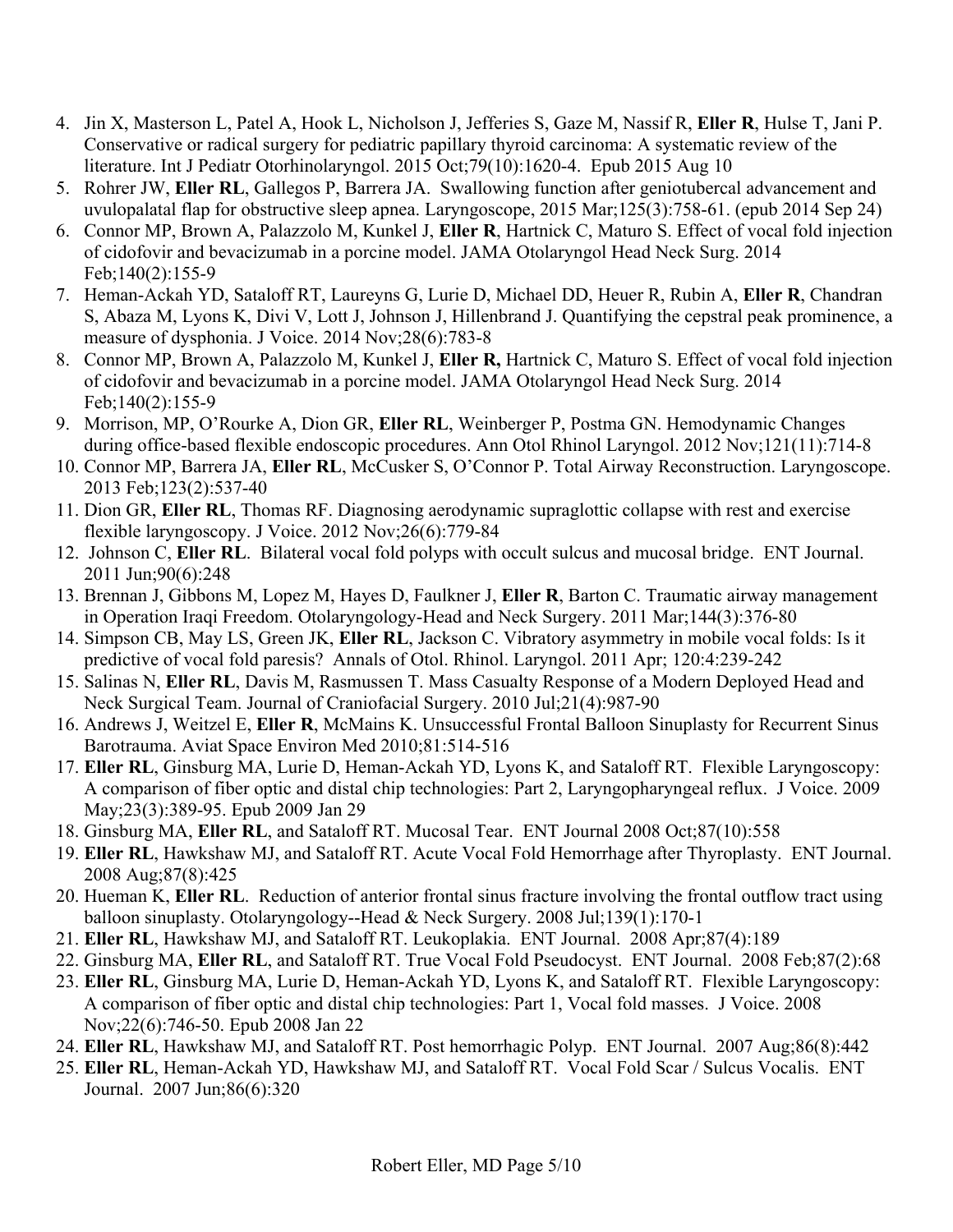- 26. **Eller RL**, Miller M, Weinstein J, and Sataloff RT. Surgical Anatomy of the Posterior Cricoarytenoid Branch of the Recurrent Laryngeal Nerve, Exploring the Possibilities. J Voice. 2009 Mar;23(2):229-34. Epub 2007 May 16
- 27. **Eller RL**, Marks L, Hawkshaw MJ, and Sataloff RT. Vocal Process Granuloma. Ear Nose Throat J. 2007 Apr;86(4):198
- 28. **Eller RL**, Hawkshaw MJ, and Sataloff RT. Asymmetric Reinke's Edema. Ear Nose Throat J. 2007 Feb;86(2):76
- 29. **Eller RL**, Hawkshaw MJ, and Sataloff RT. Recalcitrant Arytenoid Granuloma. Ear Nose Throat J. 2007 Jan;86(1):16
- 30. **Eller RL**, Hawkshaw MJ, and Sataloff RT. Acute Vocal Fold Hemorrhage during Sensory Testing. Ear Nose Throat J. 2006 Dec;85(12):802
- 31. **Eller RL**, Hawkshaw MJ, and Sataloff RT. Overcoming the Epiglottis When a Good Exam is Critical. Ear Nose Throat J. 2006 Nov;85(11):702-3
- 32. **Eller RL**, Hawkshaw MJ, and Sataloff RT. Bilateral Sulcus Vocalis. Ear Nose Throat J. 2006 Oct;85(10):634
- 33. **Eller RL**, Hawkshaw MJ, and Sataloff RT. Intracordal Epithelial Cyst with Secondary Contact Trauma to the Opposite Vocal Fold. Ear Nose Throat J. 2006 Sep;85(9):566
- 34. **Eller RL**, Sillers MJ. Fibro-osseous Lesions of the Paranasal Sinuses. Otolaryngologic Clinics of North America, 2006. Jun;39(3):585-600
- 35. **Eller RL**, Morgan CE, Magnuson JS, Rosenthal EJ. Expandable Metal Stents for Benign Stenosis: Worth the complications? Annals of Otology, Rhinology, and Laryngology: 2006. 115(4): 247-252
- 36. Pigott DC, Buckingham RB, **Eller RL**, Cox AJ 3rd. Foreign body in the tongue: a novel use for emergency department ultrasonography. Ann Emerg Med. 2005 Jun;45(6):677-9

ORAL PRESENTATIONS AT REGIONAL, NATIONAL, AND INTERNATIONAL MEETINGS:

- 1. *Breathe Now, Speak Later. Management of Acute Airway Trauma.* **Moderator** of Miniseminar Panel, American Academy of Otolaryngology Annual Meeting. San Diego, CA, Sept 2016. Available on-line from entnet.org
- 2. *Advances in Head and Neck Surgery for Trauma: Lessons From Iraq, Afghanistan, and the Literature.* **Invited Lecturer**. Combat Trauma Innovations Conference. London, UK, Jan 2013
- 3. *Laryngeal Trauma*. In the mini-seminar, *Current concepts in Head and Neck Trauma*. **Invited Lecturer**. American Academy of Otolaryngology, Washington DC, Sept 2012
- 4. Heman-Ackah Y, **Eller RL**, Sataloff RT, Rubin A, Abaza M. et al. *Cepstral Peak Prominence.* Combined Otolaryngology Spring Meetings. San Diego, CA, Apr 2012
- 5. Dion G, Eller RL, Thomas R. *Adult Laryngomalacia*. 40<sup>th</sup> Symposium on Care of the Professional Voice. Philadelphia, PA, 5 Jun 2011
- 6. *Office-based injections in the larynx.* **Invited lecturer**. MG Paul H. Streit Memorial Seminar in Otolaryngology. Walter Reed Army Medical Center, Washington, DC, 17 Mar 2011
- 7. *Science and technique of office-based lasers in the larynx.* **Invited lecturer**. MG Paul H. Streit Memorial Seminar in Otolaryngology. Walter Reed Army Medical Center, Washington, DC. 17 Mar 2011
- 8. *Endolarngeal stenting in the setting of trauma.* **Invited lecturer**. National Trauma Institute, San Antonio, TX, 30 Aug 2010.
- 9. Simpson CB, May LS, **Eller RL**, Green JK, Jackson C. *Vibratory asymmetry in mobile vocal folds: Is it predictive of vocal fold paresis?* American Bronchoesophagology Association Meeting, Las Vegan, NV, Apr 2010
- 10. *Selective neck exploration for penetrating neck trauma*. **Invited lecturer**. National Trauma Institute, San Antonio, TX, Aug 2009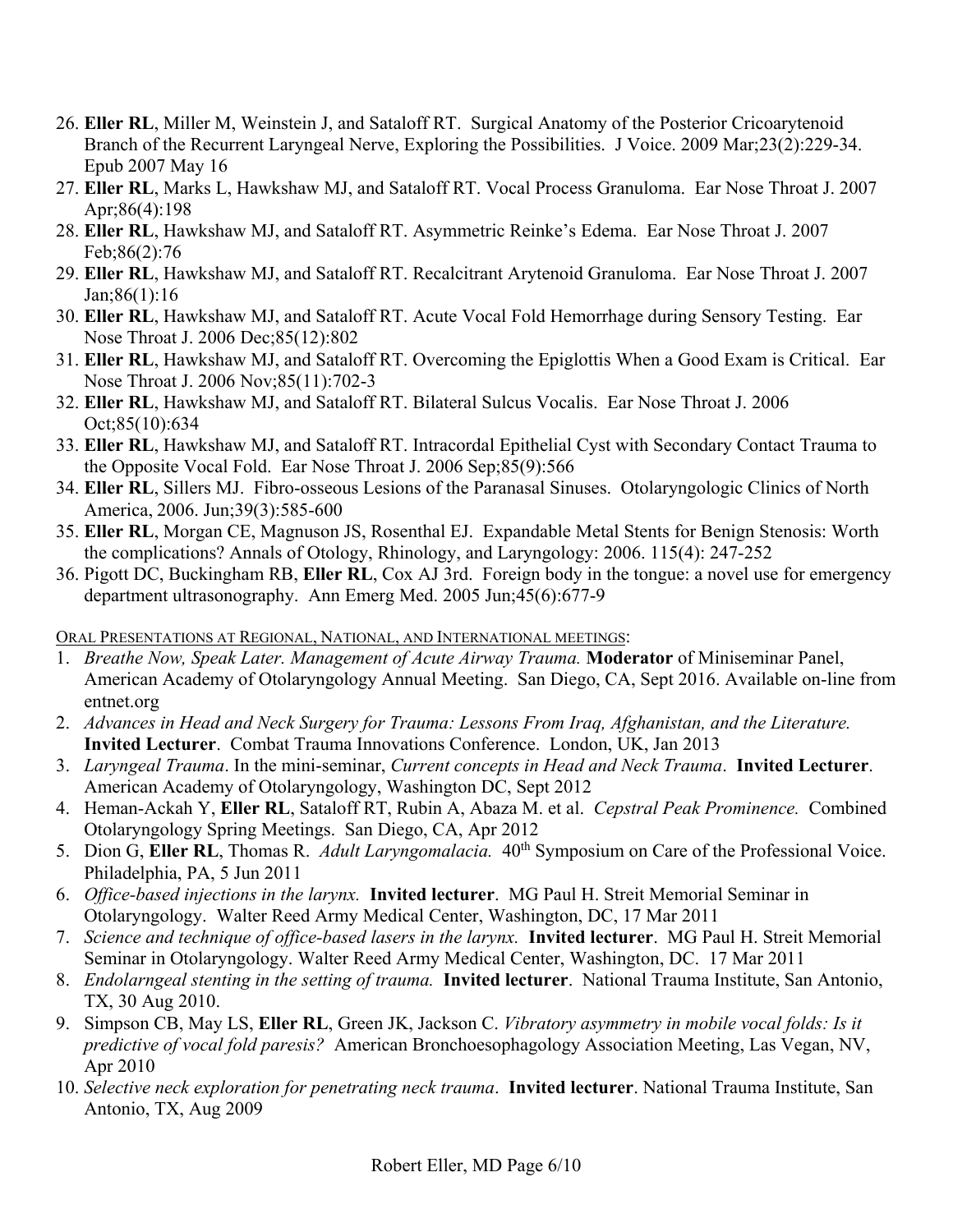- 11. *Looking at the larynx, which scope is best?* **Invited lecturer**. Pacific Voice Conference, University of California, Los Angeles, 26 Oct 2007
- 12. **Eller RL**, Ginsburg MA, Lurie D, Heman-Ackah YD, Lyons K, and Sataloff RT. *Flexible Laryngoscopy: A comparison of fiber optic and distal chip technologies: Part 2, Laryngopharyngeal Reflux.* 36th Annual Symposium: Care of the Professional Voice, Philadelphia, 2 Jun 2007
- 13. **Eller RL**, Ginsburg MA, Lurie D, Heman-Ackah YD, Lyons K, and Sataloff RT. *Flexible Laryngoscopy: A comparison of fiber optic and distal chip technologies: Part 1, Vocal fold masses.* 35th Annual Symposium: Care of the Professional Voice, Philadelphia, 4 Jun 2006
- 14. **Eller RL**, Sataloff RT, Miller M, Weinstein J. *Surgical anatomy of the posterior cricoarytenoid branch of the recurrent laryngeal nerve.* 35th Annual Symposium: Care of the Professional Voice, Philadelphia, 4 Jun 2006
- 15. **Eller RL**, Morgan CE, Magnuson JS, Rosenthal EJ. *Expandable metal stents for benign stenosis: Worth the complications?* American Bronchoesophalogical Association Meeting, Boca Raton, FL, 12 May 2005
- 16. **Eller RL**, Sillers MJ, Talbert MA, Rosenthal EJ. *Gene array analysis of cytokines in chronic rhinosinusitis.* American Rhinologic Association Meeting, New York, NY, Sept 2004

POSTER PRESENTATIONS:

- 1. Nielsen S, Stevens J, **Eller RL**, Mandated wrapping airway cart instruments: limited access without the intended safety benefits. Presented at the Combined Spring Otolaryngology Meeting, Washington DC, April, 2018
- 2. Ward M, Lindsey B, **Eller RL**, Oncologic efficacy and voice outcomes after KTP laser therapy for early stage glottis carcinoma. Presented at the Combined Spring Otolaryngology Meeting, Washington DC, April, 2018
- 3. Lindsey B, Lanigan A, **Eller RL**, REACH more in the larynx: A novel technique for using laser below the glottis plane. Spring meeting of the ALA. San Diego. April 2017
- 4. Pingree C, Majors J, Howard N, **Eller R**. Supraglottic lymphovascular malformation causing bradycardia; an unusual presentation of the laryngocardiac reflex. Fall Voice Conference, Pittsburgh, PA. Oct 2015
- 5. Connor MP, Barrera JA, **Eller RL**, McCusker S, O'Connor P. Total Airway Reconstruction. Combined Otolaryngology Spring Meeting, San Diego, CA, Apr 2012
- 6. Vietor N, Kwon H, Bell D, Morris M, Dion G, **Eller RL**. Inspiratory arytenoid cartilage collapse misdiagnosed as asthma. American College of Physicians Annual Meeting; Combined Air Force and Army Chapter, Bethesda MD, 18 Nov 2010
- 7. Andrews J, Weitzel E, **Eller R**, McMains K. Unsuccessful Frontal Balloon Sinuplasty for Recurrent Sinus Barotrauma. COSM, Las Vegas, 28 Apr 2010
- 8. Feldt B, **Eller RL**. Anosmia following intranasal cidofovir injection for recurrent respiratory papillomatosis: A case study. COSM, Las Vegas, 28 Apr 2010
- 9. Kriete B, Myers K, **Eller R**, Schmalbach C. Presentation, Diagnosis, and Treatment of Paradoxical Vocal Fold Movement: A Retrospective Review. COSM, San Diego, 28 May 2009
- 10. Hueman K, **Eller RL**. Reduction of Anterior Frontal Sinus Fracture Involving the Frontal Outflow Tract using Balloon Sinuplasty: A Case Report and Review of the Literature. AAO, Washington DC, Sep 2007
- 11. Kartha S, **Eller RL**, Hawkshaw M, Chen X, Sataloff RT. Multiple Rheumatoid Nodules of the Vocal Folds. Poster presentation at the 35th Annual Symposium: Care of the Professional Voice, Philadelphia, 2-4 Jun 2006
- 12. **Eller RL**, Baldwin RL, Magnuson JS, Brown LD. A New Methodology for Measuring Quality of Life Outcomes in Prelingually Deafened Children That Use Manual Modes of Communication. Poster presentation at the Triological Southern Section Meeting, Boca Raton, FL, Jan 2004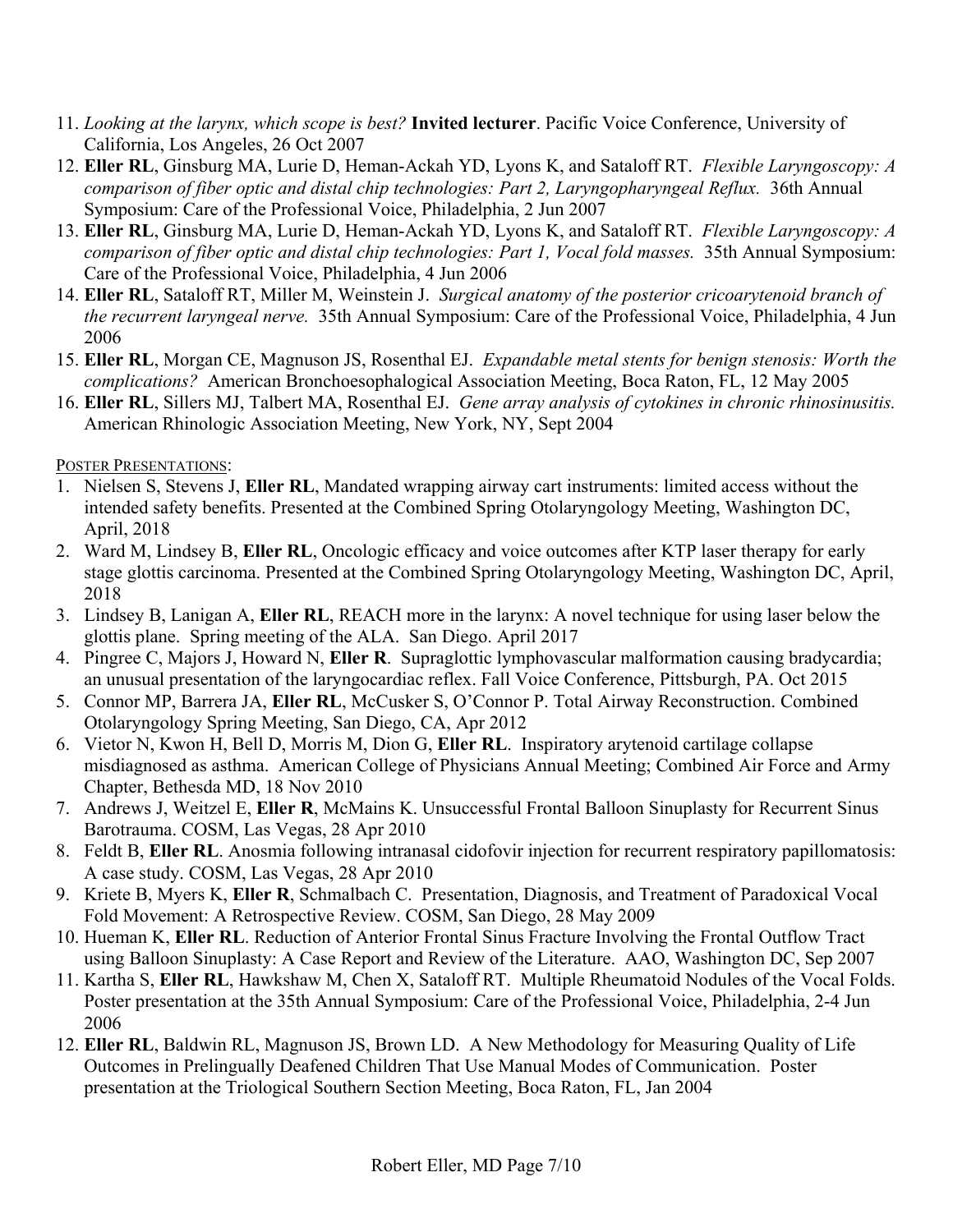- 13. **Eller RL**, Eby TL, Winokur R. Bilateral middle ear myxomas: case report and review of the literature. Poster presentation at the Triological Southern Section Meeting, Boca Raton, FL, Jan 2004
- 14. **Eller RL**, Wiatrak BW. Chronic tympanostomy tube otorrhea: The role of tympanomastoidectomy for medical failures. Poster presentation at American Society of Pediatric Otolaryngologists, Nashville, TN, May 2003

## LECTURES AND INSTRUCTORSHIPS

- 1. *An overview of the voice and ear; Interdisciplinary care of the voice.* Bob Jones University, Sept 2020. With Allisa Yeargin, SLP-CCC
- 2. *Laryngeal Anatomy and Common Vocal Pathology.* Invited lecturer to the McCloskey Voice Institute. Furman University, Greenville, SC. July 2019
- 3. *An overview of the voice and ear; Interdisciplinary care of the voice.* Bob Jones University, Sept 2019. With Allisa Yeargin, SLP-CCC
- 4. *Laryngeal Anatomy and Common Vocal Pathology.* Invited lecturer to the McCloskey Voice Institute. Furman University, Greenville, SC. July 2018
- 5. *Care of Tracheotomy Patients During a Code.* Three separate lectures to Perioperative Services, Emergency Medicine physicians, and Internal Medicine physicians during the 2018-2019 academic year
- 6. *Laryngeal Paralysis*. Lecture to the Department of Surgery during Annual Ashmore Lecture Day. Greenville Health System, June 2018
- 7. Laryngeal Dissection Course Faculty. University of Wisconsin. Madison, WI. April 2018
- 8. Laryngeal Dissection Course Faculty. University of Wisconsin. Madison, WI. April 2017
- 9. *Basic Strobsocopy: Sights and Sounds of Voice Disorders*, Resident Didactics, San Antonio, TX, 30 Sept 2016
- 10. *Flexible laryngoscopy*. Lecture to SAMMC and UTHSCSA 1<sup>st</sup> year pulmonology fellow as part of their airway skills course. SAMMC. Sept 2016
- 11. *Acute laryngeal trauma.* SAMMC Department of Otolaryngology Grand Rounds. 16 Sept 2016
- 12. *Naso-orbital-ethmoid fractures.* Invited lecturer. SAUSHEC 21st Annual Facial and Orbital Anatomy/ Dissection Course. San Antonio, TX, Oct 2016
- 13. *Airway fires: a protocol for prevention.* SAMMC Departments of Surgery and Operative Services Combined Grand Rounds, 3 Nov 2015
- 14. *Naso-orbital-ethmoid fractures.* Invited lecturer. SAUSHEC 20th Annual Facial and Orbital Anatomy/ Dissection Course. San Antonio, TX, Oct 2015
- 15. *Benign Vocal Fold Lesions.* Laryngology/Airway Management Course. San Antonio Military Medical Center. San Antonio, TX, Sept 2015
- 16. *Selected Topics in Laryngology.* Invited lecturer. Norfolk and Norwich University Hospital Otolaryngology Grand Rounds, June 2015
- 17. *A primer on laryngology*. Invited Lecturer. East of England Specialty Registrar Training Camp. 16 Jan 2014
- 18. Head and Neck Clinical Correlation and Cadeveric Prosection, Cambridge University School Of Medicine, Cambridge, England, Nov 2014
- 19. *Laryngeal Anatomy*. Cambridge University School of Medicine. Cambridge University, England, 2011 & 2012, 2014
- 20. *Professional Voice* and Panel on Challenging cases. Military Laryngology Course. San Antonio Military Medical Center. San Antonio, TX, 4-5 Sep 2014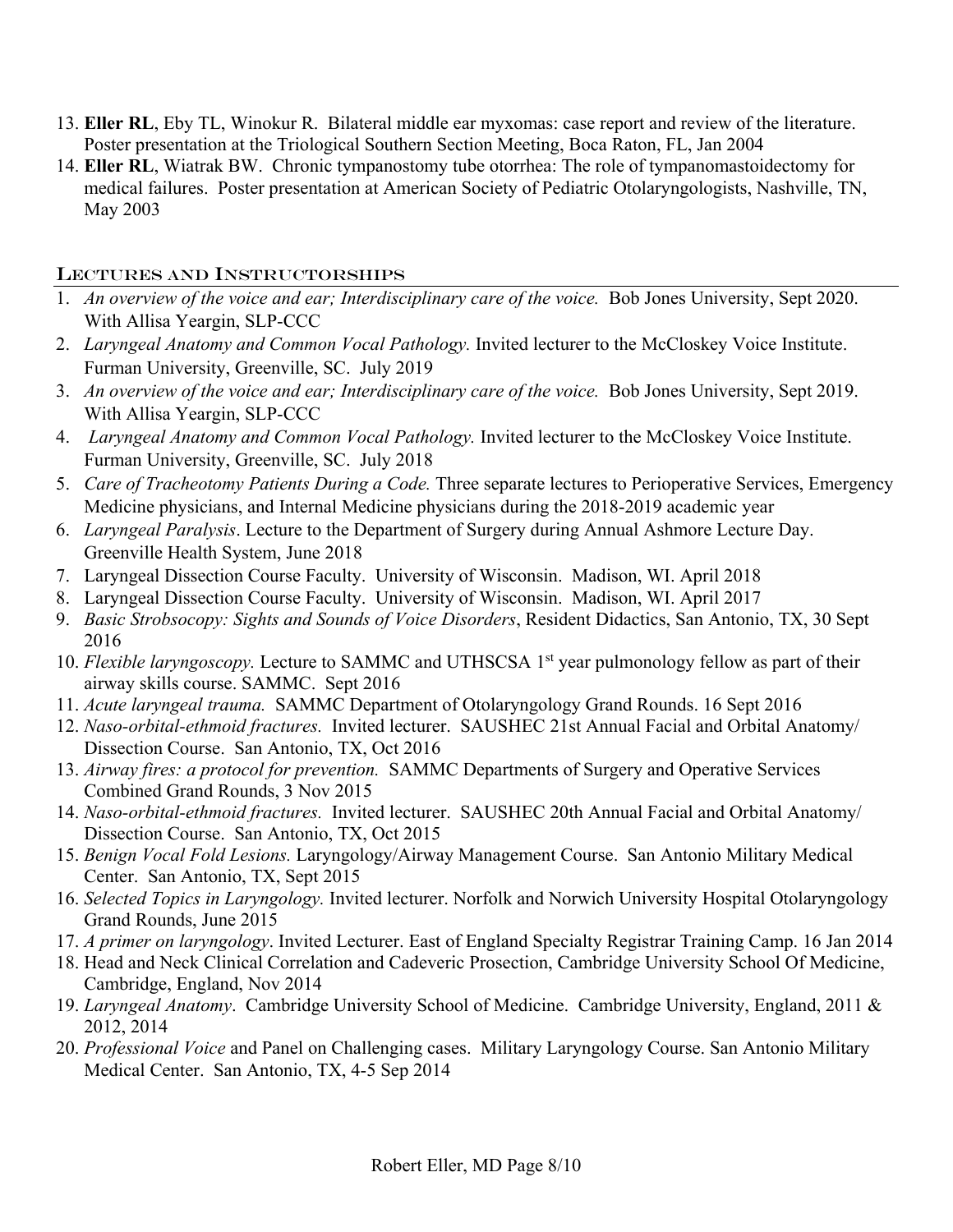- 21. *Pediatric Neck Masses.* Addenbrooke's Hospital Trainee Lecture Series. Cambridge University, England, March 2014
- 22. *Arytenoid Procedures; Medialization laryngoplasty; Laryngeal Trauma.* Laryngology/ Airway Management Course. San Antonio Military Medical Center. San Antonio, TX, 7-8 Nov 2013
- 23. *Chronic cough and dyspnea on exertion: the ENT perspective*. Clinical Lecture Series. RAF Lakenheath, England, May 2013
- 24. Faculty. Endoscopic Sinus Anatomy Course. Cambridge University, England, 2011 & 2012
- 25. *Pharmacology of medications for laryngopharyngeal reflux*. Otolaryngology Grand Rounds Series. SAUSHEC and UTHSCSA, Nov 2010
- 26. Faculty. *Cricothyrotomy in excised porcine model*. Advanced Airway Intervention Workshop. National Trauma Institute, San Antonio, TX, Aug 2009
- 27. *Naso-orbital-ethmoid fractures.* Invited lecturer. SAUSHEC 15th Annual Facial and Orbital Anatomy/ Dissection Course. San Antonio, TX, Aug 2010
- 28. *Vocal Fold Micro Anatomy; Benign Vocal Fold Lesions; Arytenoid Procedures; Lasers in Laryngology.*  Bronchoesophagology and Laryngology/ Airway Management Course. Wilford Hall Medical Center, San Antonio, TX, 8-9 Nov 2009
- 29. *Laryngeal Anatomy/Physiology; GERD and LPR; Benign Vocal Fold Lesions; Lasers in Laryngology.*  Bronchoesophagology and Laryngology/ Airway Management Course. Wilford Hall Medical Center, San Antonio, TX, 3-4 Nov 2008
- 30. *Management of the difficult airway.* Air Force Theater Hospital, Balad Air Base, Iraq, Mar 2008
- 31. *Laryngeal Trauma in OIF, a review of cases.* Air Force Theater Hospital, Balad Air Base, Iraq, Apr 2008
- 32. *Maxillomandibular Fixation: Airway and aeroevacuation considerations.* Air Force Theater Hospital, Balad Air Base, Iraq, Feb 2008
- 33. *Face, Neck, and Eye Trauma*. Emergency War Surgery Course. Lecture and Fresh Cadaver Tutorial. Wilford Hall Medical Center, 4 Dec 2007
- 34. *Laryngeal Anatomy and Physiology; Office Procedures on the Larynx; Common Benign Laryngeal Pathology*. Bronchoesophagology and Laryngology/ Airway Management Course. Wilford Hall Medical Center, San Antonio, TX, 5-6 Nov 2007
- 35. *Laryngopharyngeal Reflux Disease 2006*. Grand Rounds Lecturer. Thomas Jefferson University, Philadelphia, 26 Apr 2006
- 36. Faculty. Temporal Bone Pathology and Dissection Course. Thomas Jefferson University, Philadelphia, PA, Sep 2005
- 37. *Laryngeal Anatomy and Physiology*. Grand Rounds Lecturer, Division of Otolaryngology. University of Alabama, Birmingham, May 2005

## RESEARCH INTERESTS AND PROJECTS

Narrow band imaging in FEES

Ciprodex nebulized for laryngitis sicca

Subglottic adenoid cystic carcinoma treated with combined radiation and chemotherapy followed by endoscopic resection

Laryngological education in the United States

Histologic evaluation of carboxymethylcellulose gel in the rabbit vocal fold

Acute change of medialization injection medialization result after chemotherapy

KTP laser ablation for early glottic squamous cell carcinoma

Avastin for trauma-related laryngeal granuloma